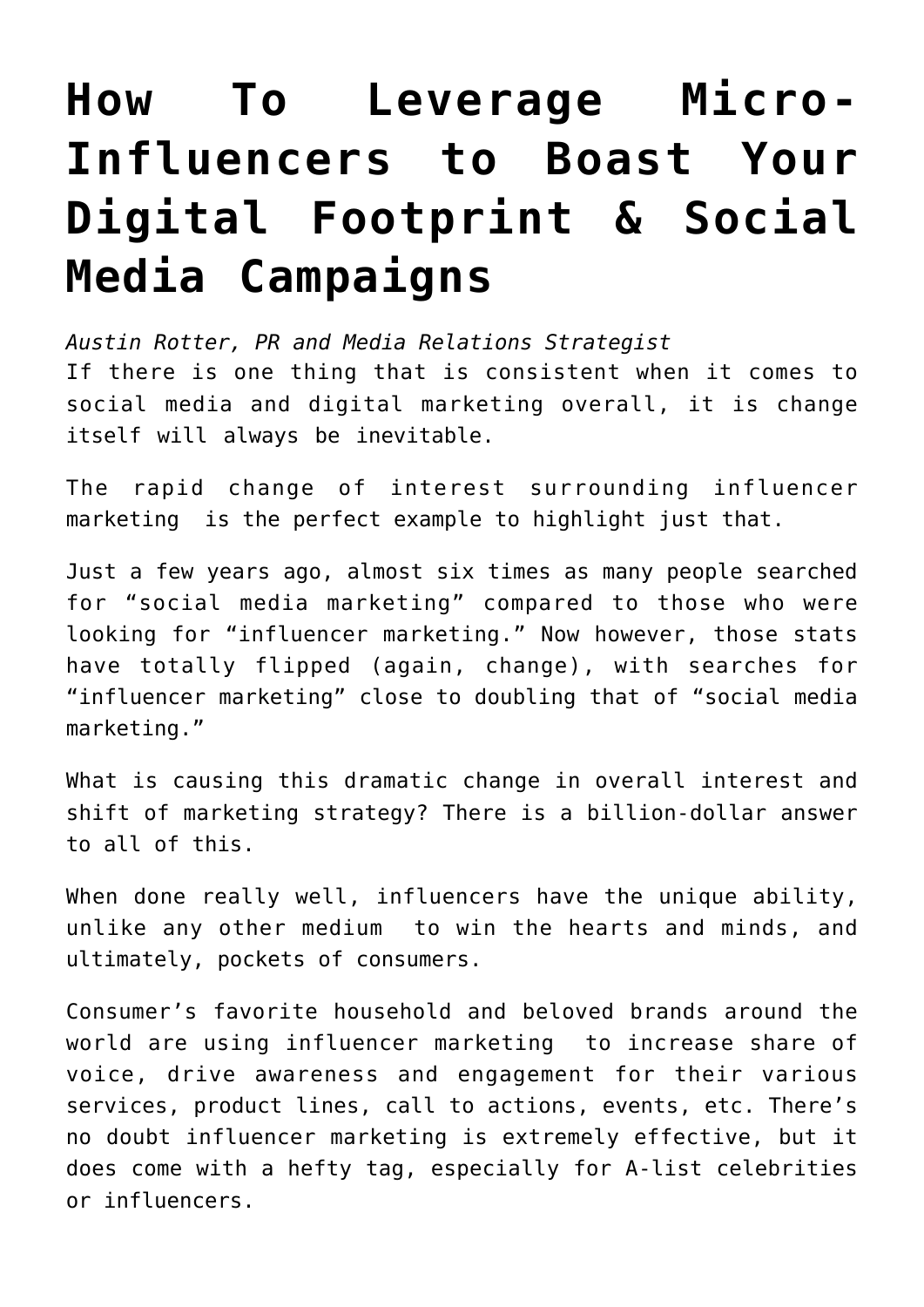Fortunately, for budget-conscious digital marketers, [there are](https://www.forbes.com/sites/forbesagencycouncil/2021/06/02/micro-influencers-when-smaller-is-better/?sh=3b7ad70a539b) [micro-influencers to rely on](https://www.forbes.com/sites/forbesagencycouncil/2021/06/02/micro-influencers-when-smaller-is-better/?sh=3b7ad70a539b) that are a fraction of the price and most of time, even more impactful than traditional influencers in hitting key KPIs.

## **So what is actually considered a micro-influencer?**

Mega celebrities such as Cristiano Ronaldo, Dwayne 'The Rock' Johnson, and Selena Gomez are just some of the most well-known and [sought-after influencers that have hundreds of millions of](https://www.vox.com/the-goods/2018/11/28/18116875/influencer-marketing-social-media-engagement-instagram-youtube) [social followers.](https://www.vox.com/the-goods/2018/11/28/18116875/influencer-marketing-social-media-engagement-instagram-youtube) However, with millions of followers, comes just as high of a price tag to work with them.

A micro-influencer on the other hand have anywhere [between](https://www.ana.net/blogs/show/id/mm-blog-2020-02-micro-influencers-better-content#:~:text=A%20micro%2Dinfluencer%20is%20an,of%20engagement%20from%20their%20audiences.&text=Micro%2Dinfluencers%20aren) [1,000 and 100,000 followers](https://www.ana.net/blogs/show/id/mm-blog-2020-02-micro-influencers-better-content#:~:text=A%20micro%2Dinfluencer%20is%20an,of%20engagement%20from%20their%20audiences.&text=Micro%2Dinfluencers%20aren) and are social media personalities that are usually just normal, everyday people who have gained followers through their various online platforms like YouTube, Twitter, Instagram, TikTok, Facebook or Twitch. They are always experts or have a passion for a very specific topic or niche. Micro-influencers range in areas of expertise from travel and beauty bloggers to YouTube gamers and everything in between.

While maybe not as exciting or sexy as working with a global movie star or world-renowned athlete, micro-influencers often do have an extremely engaged audience, one that makes buying decisions based on the types of products or services that the influencer is using.

**Micro-influencers becoming the king of digital content creation**

**Content is king – everyone has heard that phrase countless times.** It is especially true with social media campaigns. The more engaging content a marketer can produce, the more interactions, follows and [engagement they can expect from](https://www.benchmarkone.com/blog/how-to-drive-engagement-and-conversions-through-content-marketing/) [consumers.](https://www.benchmarkone.com/blog/how-to-drive-engagement-and-conversions-through-content-marketing/) The two go hand-in-hand – there is just no other way.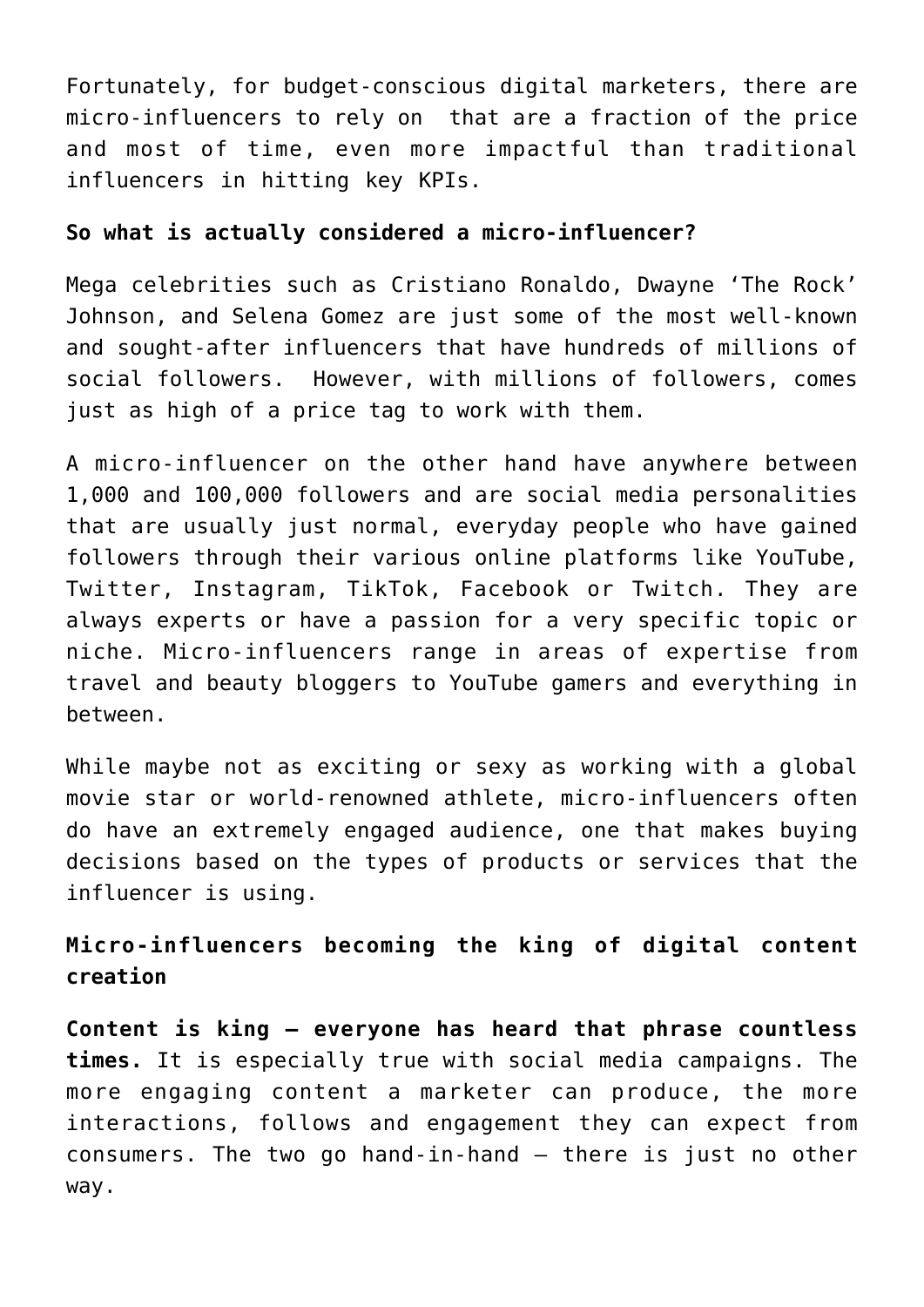A very important trend that has impacted the influencer marketing ecosystem on several levels is that of companies outsourcing their entire content creation efforts to an army of micro-influencers. This is for several reasons.

[Bringing together a few carefully vetted content creators](https://getcarro.com/blog/brands-using-micro-influencers-build-your-brand-creative-asset-library/#:~:text=Micro%2Dinfluencers%20also%20create%20great,than%20just%20their%20loyal%20audience) will ultimately produce more assets, which in turn gives marketers more opportunities to reach new and diverse audiences over a longer timeframe, compared to a limited, one-and-done #sponsored partnership from a traditional influencer.

It is interesting to note a major shift that brands are starting to make in their overall influencer marketing programs as it relates to the content and [who is actually](https://www.trend.io/blog/content-creators-vs-influencers) [responsible for producing it.](https://www.trend.io/blog/content-creators-vs-influencers) 

Today, many marketers are looking for micro-influencers not just as a platform to amplify the brand's digital content, but actually become true content creators and mini production hubs in their own rights.

As budgets get tighter and tighter, several companies are tasking influencers to create content that could that be distributed on social, as well as throughout all organic and paid digital properties a company might have access to which creates a more holistic, 360 campaign approach.

## **Micro-influencers taking over emerging industries**

If a marketer is looking for a very specific and hard to reach demographic or fragmented niche audience online – say Gen-Z foodies who live in downtown Austin, Texas for example, microinfluencers become the perfect vehicle for deployment.

There are two ways for digital marketers to look at this. The first being that [there are more micro-influencers today than](https://blog.hubspot.com/marketing/micro-influencer-marketing) [ever before,](https://blog.hubspot.com/marketing/micro-influencer-marketing) with this number expected to continue its rise. The second being that micro-influencers are moving beyond "traditional" verticals and into emerging industries.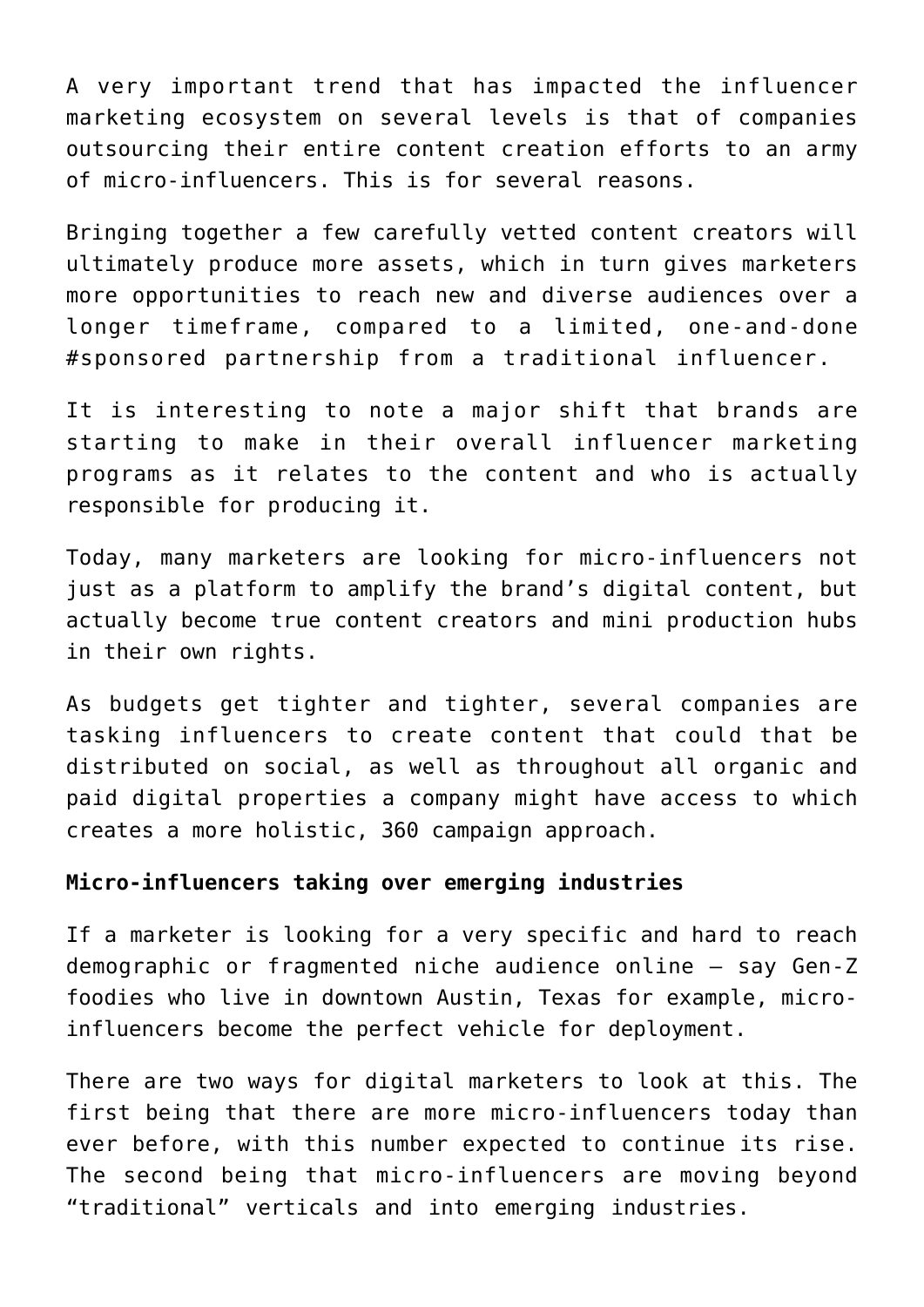[Micro-influencers are moving beyond traditional verticals](https://trendhero.io/blog/niche-influencers/) such as fashion and beauty, health, fitness, and travel — to become more involved across the board. For example, you don't have to look far to find influencers in verticals such as blockchain and sports betting. Go back in time just one year and the number of influencers in these verticals is nothing close to what you see today.

Many brands that didn't previously have access to a large selection of micro-influencers have suddenly found that this is a viable way to reach their audience.

## **Connecting Online Campaigns to Offline**

Expect to see another shift with a growing number of brands taking advantage of [both online and offline influencer](https://www.advisorpedia.com/advisor-tools/the-most-powerful-influencer-programs-have-combined-both-online-and-offline-engagement/) [marketing campaigns.](https://www.advisorpedia.com/advisor-tools/the-most-powerful-influencer-programs-have-combined-both-online-and-offline-engagement/) Traditional social media campaigns such as giveaways and reviews will always be popular, but many brands will look to move things to the next level through inperson collaboration.

[For example,](https://www.travelmindset.com/influencer-marketing-101-offline-events) a fashion and beauty brand could hire microinfluencers to visit their local brick-and-mortar store(s) to engage visitors and share information on the company's products. Micro-influencers with a dedicated following can bring attention to the brand online, along with foot traffic to their local store.

If the ongoing pandemic has taught digital marketers anything, it is that [consumers are increasingly looking for genuine,](https://www.frontify.com/en/blog/the-age-of-authenticity-why-brands-need-to-get-real/) [human connections](https://www.frontify.com/en/blog/the-age-of-authenticity-why-brands-need-to-get-real/) and authentic messaging that is tied to their own personal beliefs and values.

With consumers being more connected than ever, their online and offline worlds have truly become one, so a brand's strategy and approach needs to reflect that mindset instead of looking at each as a single view.